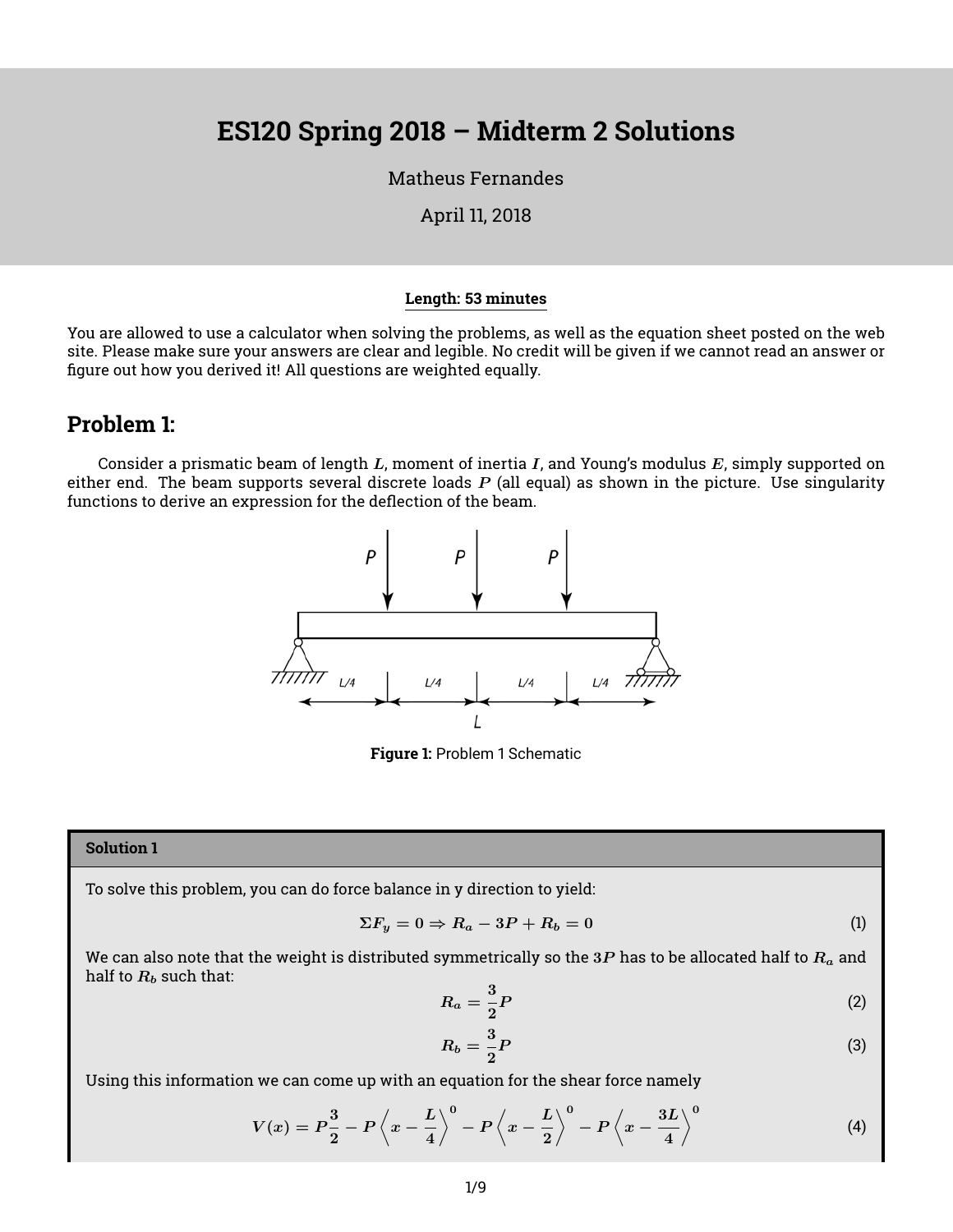By integrating we obtain  $M(x)$  as

$$
M(x) = Px\frac{3}{2} - P\left\langle x - \frac{L}{4} \right\rangle^1 - P\left\langle x - \frac{L}{2} \right\rangle^1 - P\left\langle x - \frac{3L}{4} \right\rangle^1 \tag{5}
$$

Using the equation:

$$
\frac{d^2y}{dx^2} = \frac{M(x)}{EI} \tag{6}
$$

we obtain

$$
EI\frac{d^2y}{dx^2} = Px\frac{3}{2} - P\left\langle x - \frac{L}{4} \right\rangle^1 - P\left\langle x - \frac{L}{2} \right\rangle^1 - P\left\langle x - \frac{3L}{4} \right\rangle^1\tag{7}
$$

which if we integrate we obtain

$$
EI\frac{dy}{dx} = Px^2\frac{3}{4} - \frac{P}{2}\left\langle x - \frac{L}{4} \right\rangle^2 - \frac{P}{2}\left\langle x - \frac{L}{2} \right\rangle^2 - \frac{P}{2}\left\langle x - \frac{3L}{4} \right\rangle^2 + c_1
$$
 (8)

Finally, if we integrate one last time, we obtain

$$
EIy(x) = Px^3 \frac{1}{4} - \frac{P}{6} \left\langle x - \frac{L}{4} \right\rangle^3 - \frac{P}{6} \left\langle x - \frac{L}{2} \right\rangle^3 - \frac{P}{6} \left\langle x - \frac{3L}{4} \right\rangle^3 + c_1 x + c_2 \tag{9}
$$

Here we note that we need 3 different boundary conditions to be able to solve for these constants. For this, the boundary conditions are at the left edge are

$$
y(0) = 0 \text{ and } y''(0) = 0 \tag{10}
$$

and at the right edge it is

$$
y(L) = 0 \text{ and } y''(L) = 0. \tag{11}
$$

Using the the following boundary conditions we obtain

$$
y(0) = 0 \Rightarrow C_2 = 0 \tag{12}
$$

$$
y(L) = 0 \Rightarrow C_1 = -\frac{PL^2}{6} \left( \frac{3}{2} - \left( \frac{3}{4} \right)^3 - \left( \frac{1}{2} \right)^3 - \left( \frac{1}{4} \right)^3 \right) = -\frac{5PL^2}{32}
$$
 (13)

So the final equation for the deflection becomes

$$
EIy(x) = Px^{3}\frac{1}{4} - x\frac{5PL^{2}}{32} - \frac{P}{6}\left\langle x - \frac{L}{4} \right\rangle^{3} - \frac{P}{6}\left\langle x - \frac{L}{2} \right\rangle^{3} - \frac{P}{6}\left\langle x - \frac{3L}{4} \right\rangle^{3}
$$
(14)

Note, that we have one final boundary condition, which we we need to satisfy, or at least verify that it is met. Namely that there is also no moment on the right side  $y''(L) = 0$  If we plug  $L$  into the equation for  $M(x)$ we can check that

$$
M(L) = EI \frac{d^2y(x=L)}{dx^2} = PL\frac{3}{2} - P\left\langle L - \frac{L}{4} \right\rangle^1 - P\left\langle L - \frac{L}{2} \right\rangle^1 - P\left\langle L - \frac{3L}{4} \right\rangle^1 = 0 \tag{15}
$$

and we obtain

$$
M(L) = EI \frac{d^2y(x=L)}{dx^2} = PL\frac{3}{2} - PL\frac{3}{2} = 0 \checkmark
$$
 (16)

We can do the same thing for the boundary condition  $y(L) = 0$  and verify that it is correct.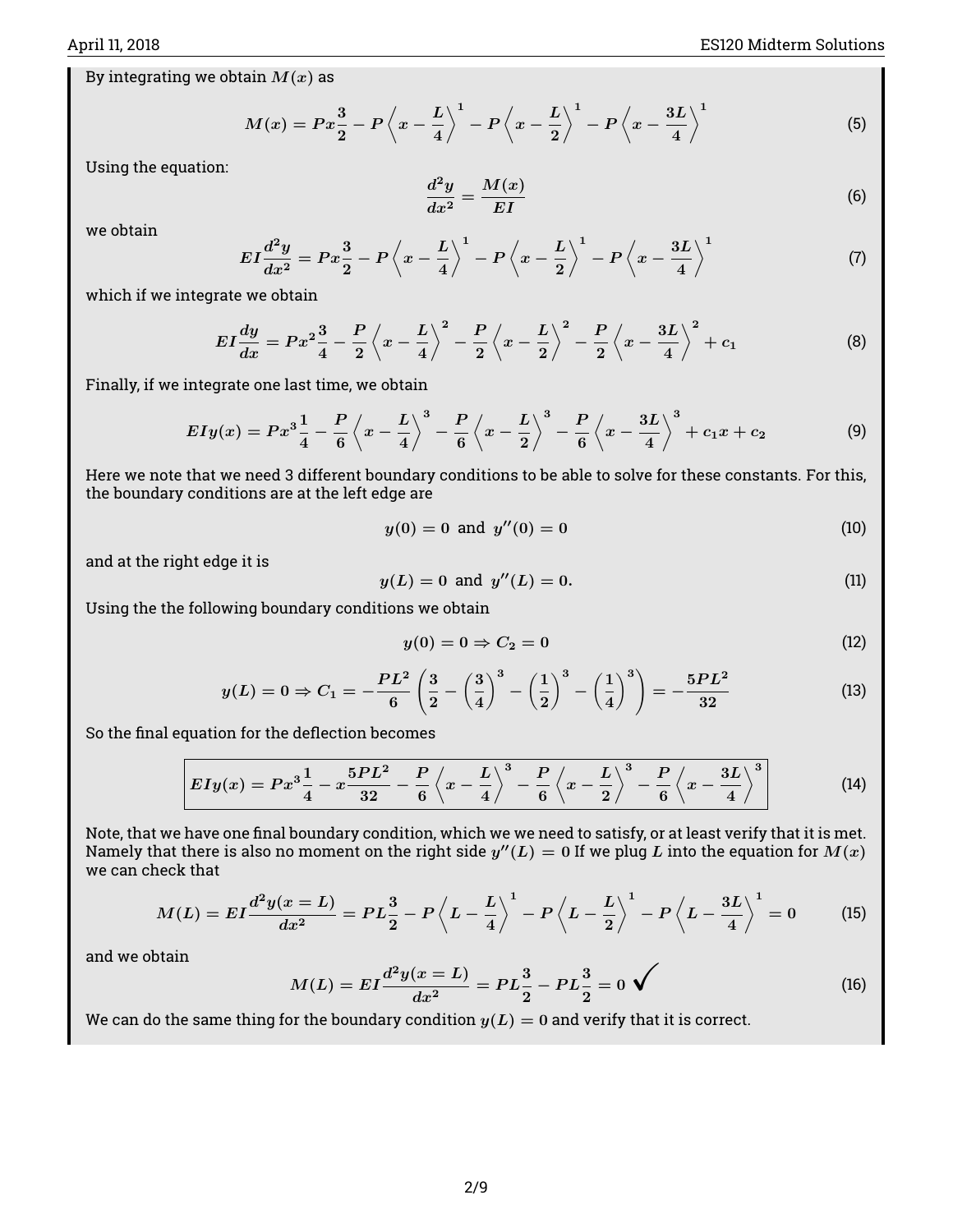April 11, 2018 ES120 Midterm Solutions The final solution can be plotted using Matlab and normalizing  $X^* = \frac{X}{L}$  and  $P^* = \frac{P}{EI}$  to obtain the following plot 0 0.1 0.2 0.3 0.4 0.5 0.6 0.7 0.8 0.9 1 -0.05 -0.04 -0.03 -0.02  $-0.01$ لے 0 0.01 **Figure 2:** Deformation plot for beam in problem 1. **Matlab Code for Plotting Beam Deformation** function Plots ()  $X = linspace(0, 1)$ ; plot (X, P1(X, 1, 1) / Linewidth ', 12) set (gcf, 'Color', 'None') end function val =  $PI(X, L, P)$  $ct = 0$ ; for  $x = X$  $ct = ct + 1$ ; val(ct) =  $P*x^3/4-5*P*L^2/32*x$ ; if  $x>=L/4$  $val(ct) = val(ct) - P/6*(x-L/4)^3;$ end if  $x>=L/2$  $val(ct) = val(ct) - P/6*(x-L/2)^3;$ end

if  $x>=3*L/4$  $val(ct) = val(ct) -P/6*(x-3*L/4)^3;$ end

end

end

*Note: The plot is not necessary for full credit and is just to illustrate the deformation visually.*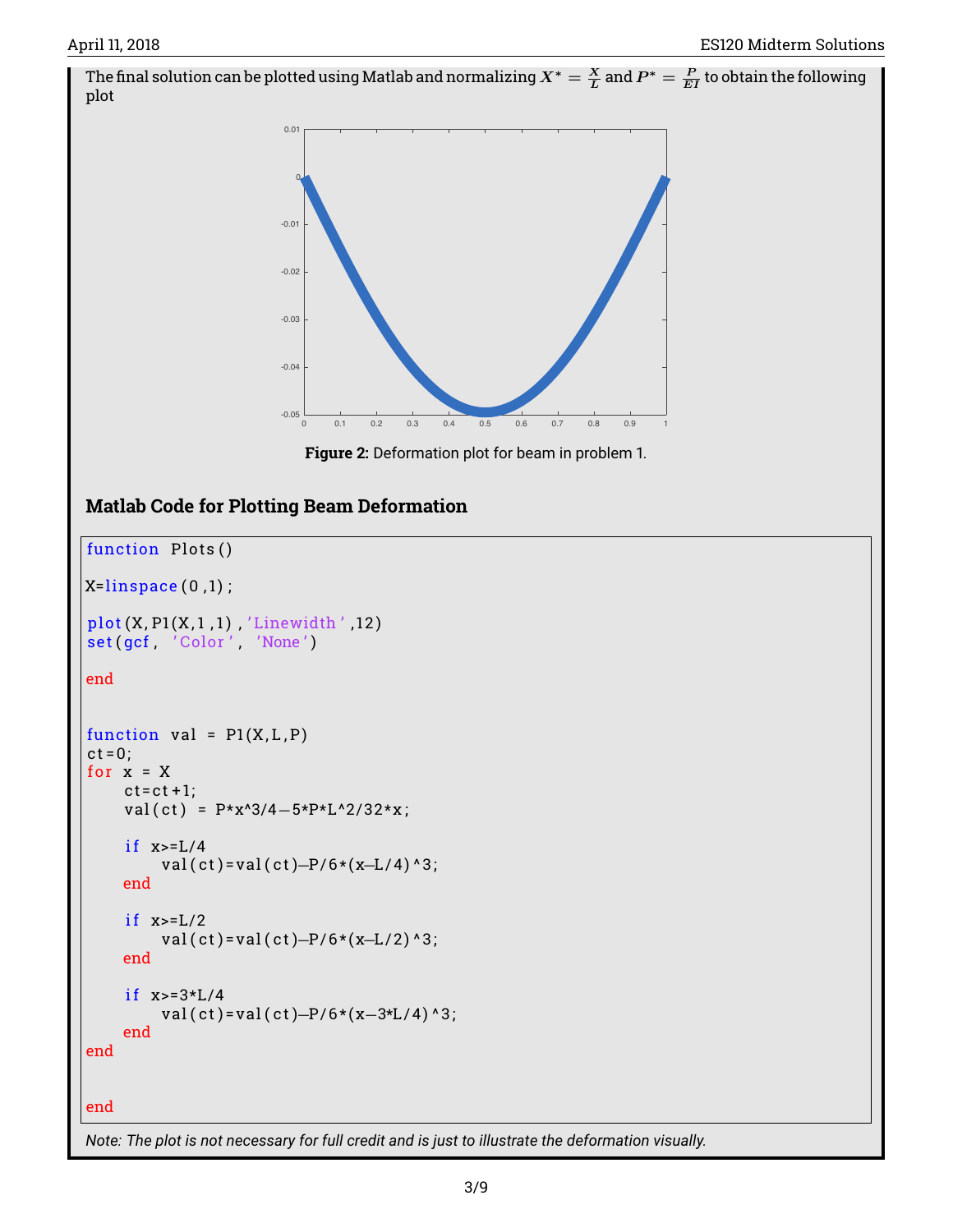## **Problem 2:**

Consider a prismatic beam of length  $L$ , moment of inertia  $I$ , and Young's modulus  $E$ , clamped on the left. The beam is also supposed to rest on a support on the right side, but because of faulty construction there is a small gap  $\delta$ . The beam is loaded by a uniform distributed load  $w_o$  (pointing down). (1) Determine the load wo at which the tip of the beam touches the support. (2) Calculate the force exerted on the support once the beam touches.



**Figure 3:** Problem 2 Schematic

#### **Solution 2**

For this problem we can simply consult Appendix D. Using appendix D case 2, we can get the following equation for the deflection

$$
y(x) = -\frac{w_o}{24EI} (x^4 - 4Lx^3 + 6L^2x^2)
$$
 (17)

### **Part (1)**

For this part we know that we need to match the deflection at the end of the beam to the gap  $\delta$ , namely

$$
y(x) = -\frac{w_o}{24EI} \left( L^4 - 4L^4 + 6L^4 \right) = -\delta \tag{18}
$$

Solving for  $w<sub>o</sub>$  we obtain:

$$
w_o = \frac{8\delta EI}{L^4} \tag{19}
$$

### **Part (2)**

For this part we now need to assume that we have case 1 of Appendix D. We will call the deflection resulting from the reaction force  $y^*$ . So the deflection equation here is

$$
y^*(x) = -\frac{P}{6EI} (x^3 - 3Lx^2)
$$
 (20)

We know that on the right side of the beam we have the compatibility equation:

$$
-y(L) + y^*(L) = \delta \Rightarrow y^*(L) = \delta + y(L) \tag{21}
$$

Such that

$$
y^*(L) = \delta - \frac{w_o L^4}{8EI} \tag{22}
$$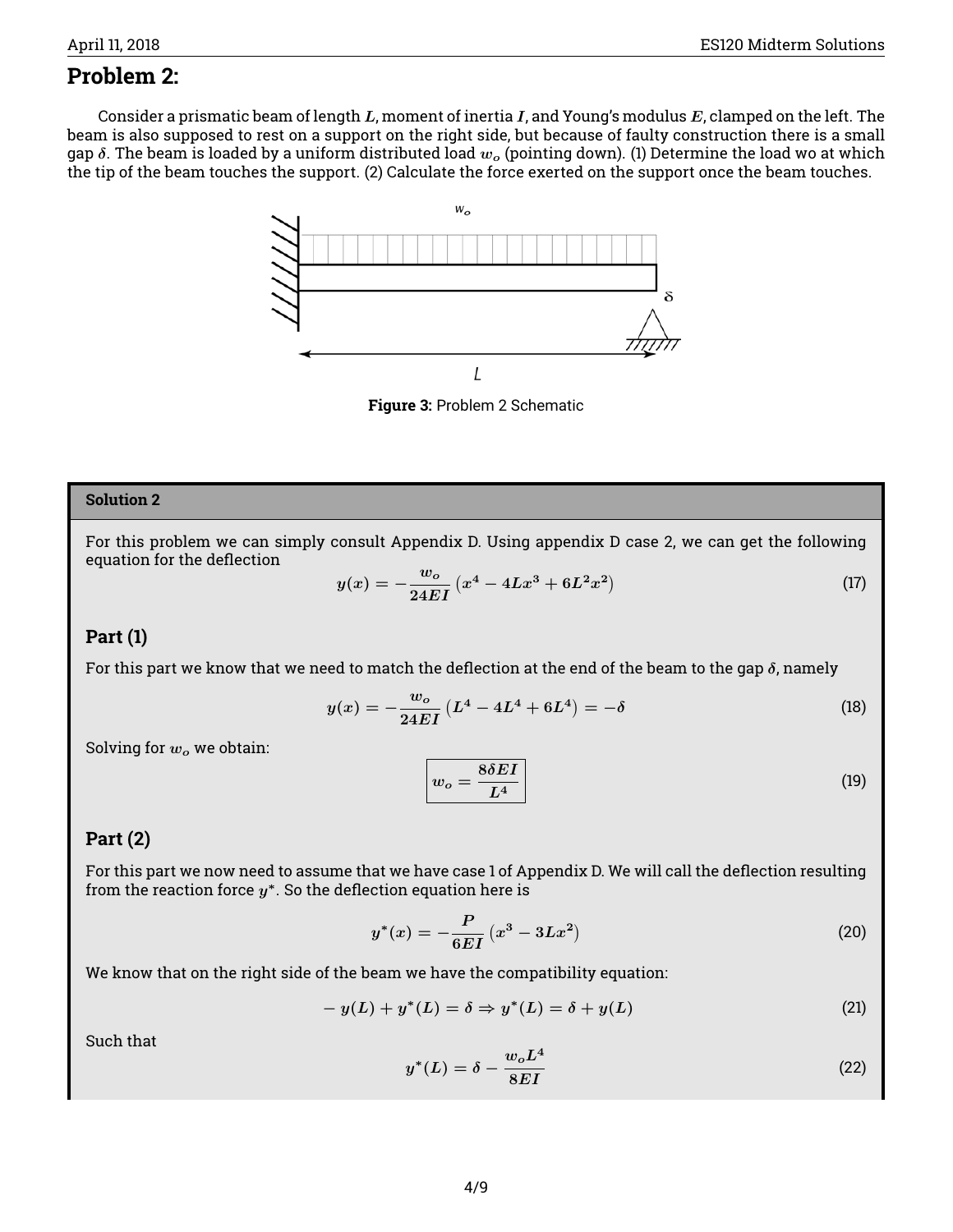Plugging in the left side of the equation

$$
y^*(L) = -\frac{P}{6EI} (L^3 - 3L^3) = \delta - \frac{w_o L^4}{8EI}
$$
 (23)

Which we can solve for  $\boldsymbol{P}$  as

$$
P = \frac{3\delta EI}{L^3} - \frac{3w_o L}{8} \qquad \text{Pointing down} \tag{24}
$$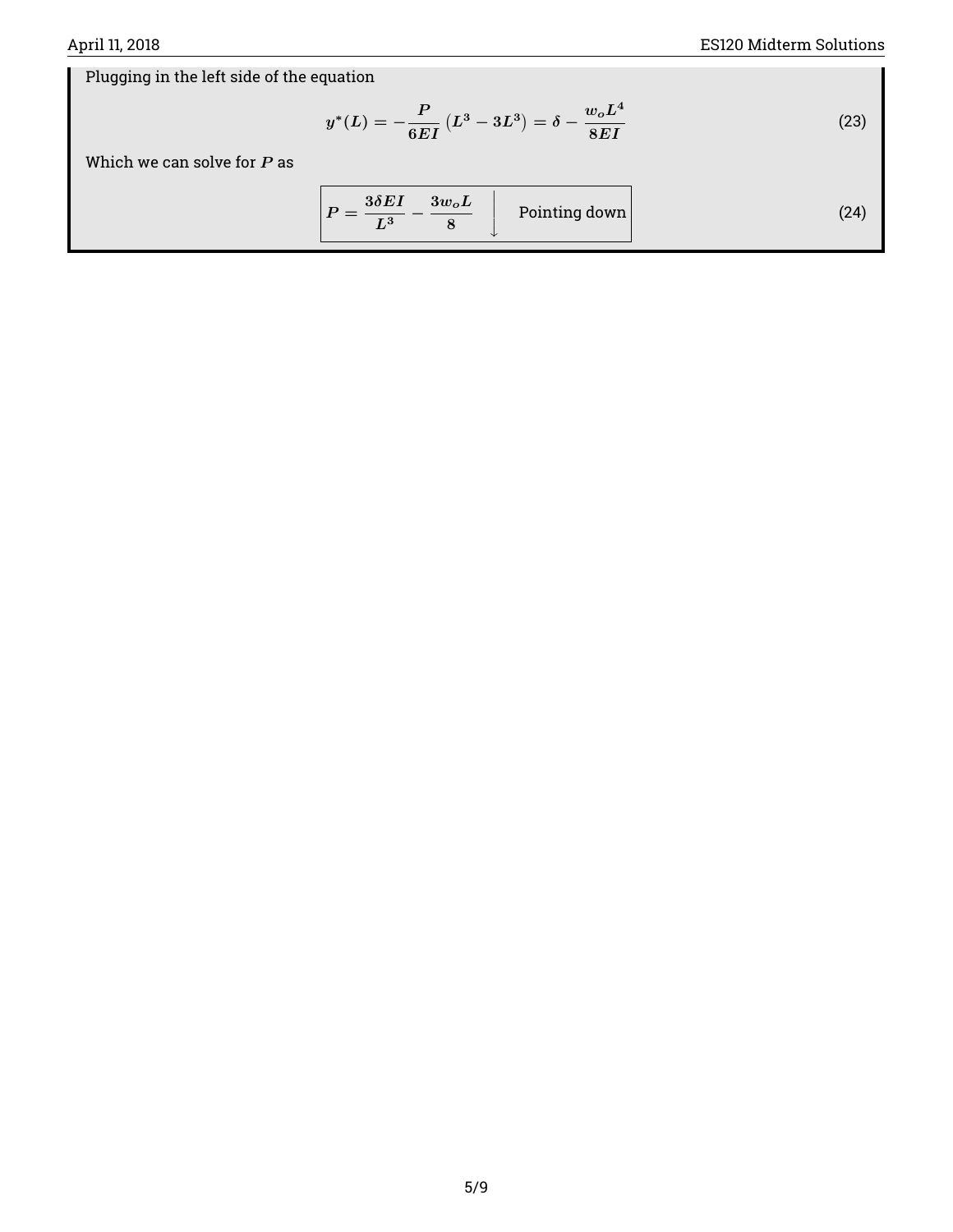## **Problem 3:**

In a sailboat with a fractional rig, the tension in the backstay (i.e., the steel cable that runs from the masthead to the stern) is often used to bend the mast and thus shape the sails for optimum sailing performance in a race (bending the mast tends to depower the sails). As the wind increases, sailors increase the tension in the backstay using a system of pulleys or sometimes hydraulics. The figure below shows the geometry. Assume the mast can be modeled as a vertical beam that is simply supported at the deck level and at the point where the forestay (i.e., cable running from bow to mast) is connected to the mast. Assume further that the mast is initially straight. The bending stiffness of the mast is  $EI$ . The height of the mast is  $H$ ; the height of the point where the forestay is connected is  $h$ . The distance from the bow to the mast is  $a$ , and from the mast to the stern is  $b$ . Determine the shape of the mast as a function of the tension  $S$  in the backstay. No need to consider buckling here. You do not need to account for any effects of wind in this problem.

*Note that we assume the cables not to deform so that*  $Y(h) = 0$ *.* 



**Figure 4:** Problem 3 Schematic

#### **Solution 3**

First let's draw a free body diagram of the mast with the different tension components of the forestay and the backstay. We note that the attachment of the mast to the hull is a pin joint, based on the picture (no moments).



**Figure 5:** Free body diagram for depicted problem.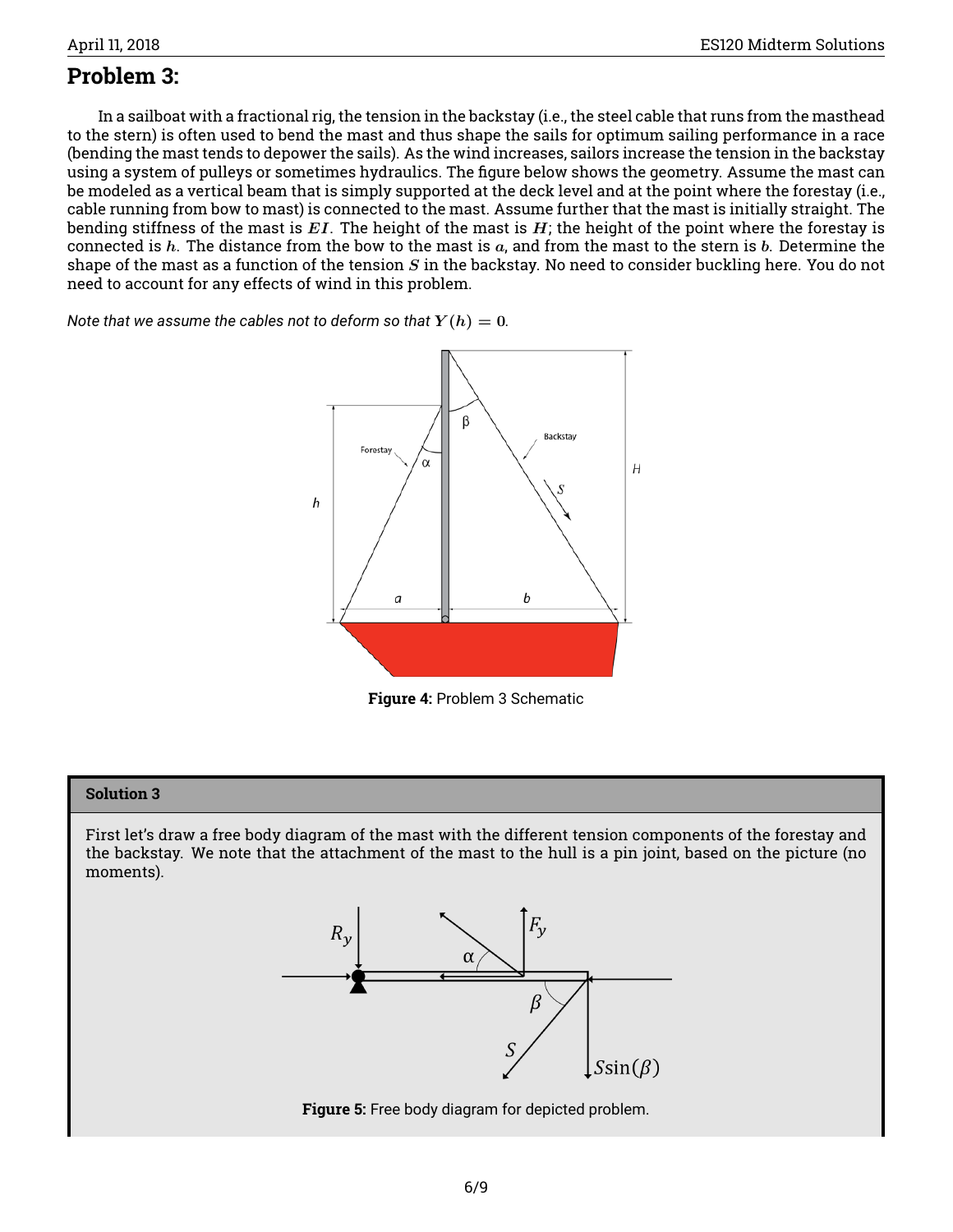For this we need to begin by finding the reaction forces of the Forestay  $F_y$  and  $R_y$ . To do this, do sum of forces in the Y direction and sum of moments at the joint between the mast and the hull, respectively:

<span id="page-6-0"></span>
$$
\Sigma F_y = 0: \quad -S\cos(\beta) + R_f - F_y \tag{25}
$$

$$
\Sigma M = 0: \quad -F_y(h) + S\sin(\beta)(H) = 0 \Rightarrow F_y = S\sin(\beta)\left(\frac{H}{h}\right) \tag{26}
$$

Thus, using [eq. \(25\),](#page-6-0)

$$
R_y = S \sin(\beta) \left(\frac{H}{h} - 1\right) \quad \text{which is positive given that } \frac{H}{h} > 1 \tag{27}
$$

Using these results we are ready to obtain the equations for the shear force, namely,

$$
V(x) = -R_y + F_y < x - h >^0 \tag{28}
$$

We can now integrate this to obtain the moment

$$
M(x) = -R_y x + F_y < x - h >^1
$$
 (29)

Again, knowing that

$$
EI\frac{d^2y}{dx^2} = M(x) = -R_yx + F_y < x - h >^1 \tag{30}
$$

We can integrate to obtain

$$
EI\frac{dy}{dx} = -\frac{R_y}{2}x^2 + \frac{F_y}{2} < x - h >^2 + c_1 \tag{31}
$$

and integrate again to obtain

$$
EIy(x) = -\frac{R_y}{6}x^3 + \frac{F_y}{6} < x - h >^3 + c_1x + c_2 \tag{32}
$$

Here we use two boundary conditions, namely,

$$
y(0) = 0 \text{ and } y(h) = 0. \tag{33}
$$

Using the first BC, we can solve

$$
y(0) = 0 \Rightarrow c_2 = 0 \tag{34}
$$

Using the second BC, we obtain

$$
y(h) = -\frac{R_y}{6}h^3 + \frac{f_y}{6}(0) + c_1h = 0 \Rightarrow c_1 = \frac{R_y}{6}h^2
$$
\n(35)

Putting all of this together, we obtain the final expression for the shape of the mast

$$
EIy(x) = -\frac{R_y}{6}x^3 + \frac{F_y}{6} < x - h >^3 + \frac{R_y h^2}{6}x \tag{36}
$$

$$
y(x) = \frac{R_y}{EI6}(xh^2 - x^3) + \frac{F_y}{EI6} < x - h >^3 \tag{37}
$$

Which if we plug in what we know for  $R_y$  and  $F_y$ , we can obtain an expression as a function of S

$$
y(x) = \frac{S\sin(\beta)\left(\frac{H}{h} - 1\right)}{EI6}(xh^2 - x^3) + \frac{S\sin(\beta)\left(\frac{H}{h}\right)}{EI6} < x - h >^3
$$
 (38)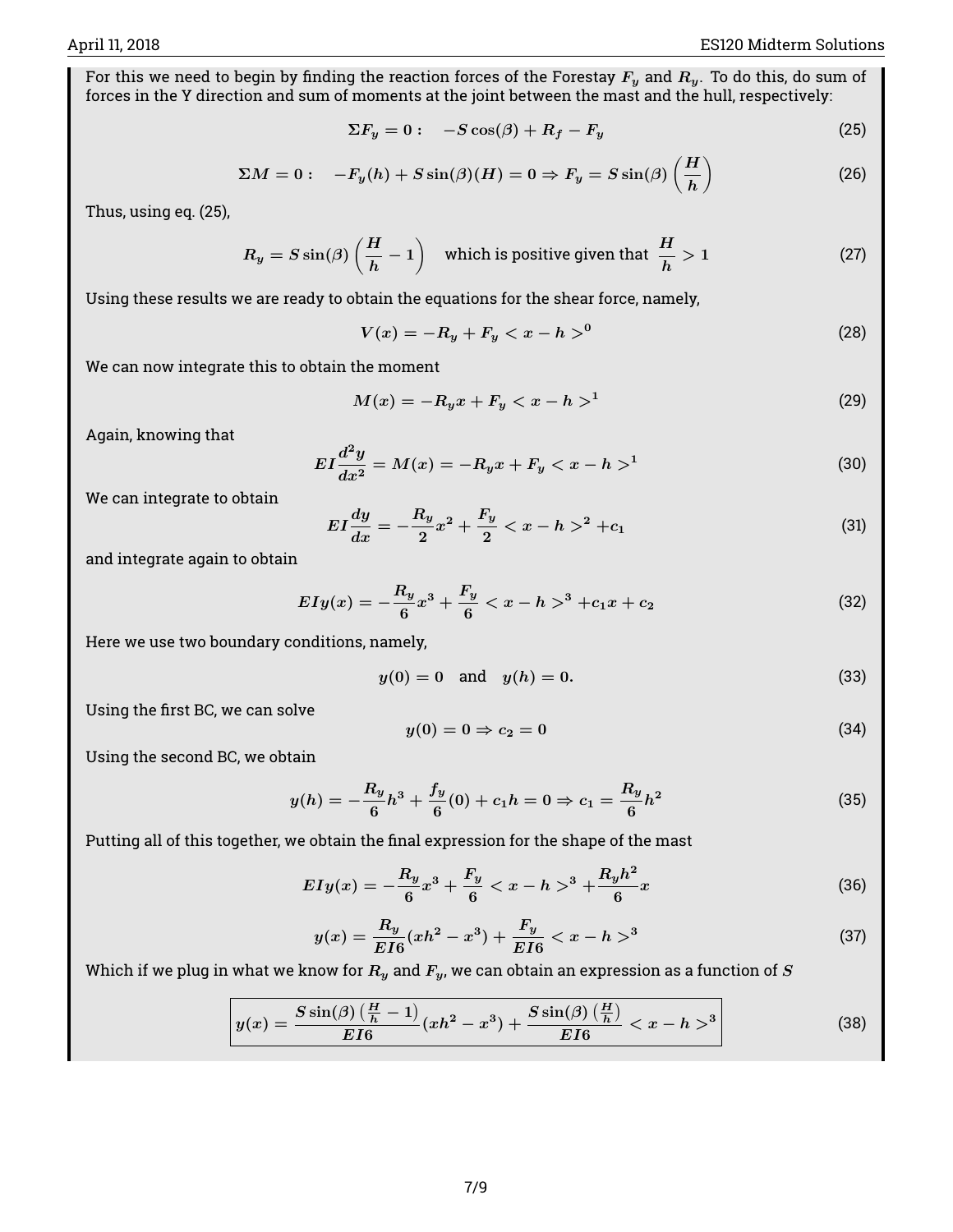April 11, 2018 ES120 Midterm Solutions Which can also be written in terms of b instead of β (from simple geometry, sin(β) = √ b H2+b<sup>2</sup> ) is y(x) = Sb <sup>H</sup> <sup>h</sup> − 1 √ H<sup>2</sup> + b <sup>2</sup>EI6 (xh<sup>2</sup> − x 3 ) + Sb <sup>H</sup> h √ H<sup>2</sup> + b <sup>2</sup>EI6 < x − h ><sup>3</sup> (39) *Note that this solution is only valid for* h < H*.* -0.06 -0.04 -0.02 0 0.02 0.04 0.06 0.08 0.1 0 0.1 0.2 0.3 0.4 0.5 0.6 0.7 0.8 0.9 1 S=0 S=3.333333e+00 S=6.666667e+00 S=10 **Figure 6:** Deformation plot for beam in problem . **Matlab Code for Plotting Beam Deformation** funct ion P lo ts2 ( ) X=l inspace ( 0 , 1 ) ; S=l inspace ( 0 , 1 0 , 4 ) ; hold on f o r s =S p lo t(−P1 (X, 1 , 0 . 8 , 1 , s , 1 , 1 ) ,X, ' Linewidth ' , 1 2 ) end legend ( c e l l s t r (num2str (S ' , 'S=%−d ' ) ) , ' fon t s i z e ' , 1 6 ) se t ( gca , ' fon t s i ze ' , 1 6 ) end

```
function val = PI(X,H,h,b,s,E,I)ct = 0;
for x = Xct = ct + 1;
    val(ct) = (H/h-1)*(x*h^2-x^3);if x>=hval(ct) = val(ct) + (H/h) * (x-h) * 3;end
    val(ct) = val(ct) *s *b / (sqrt(H^2+b^2) *E * I *6) ;end
```
end